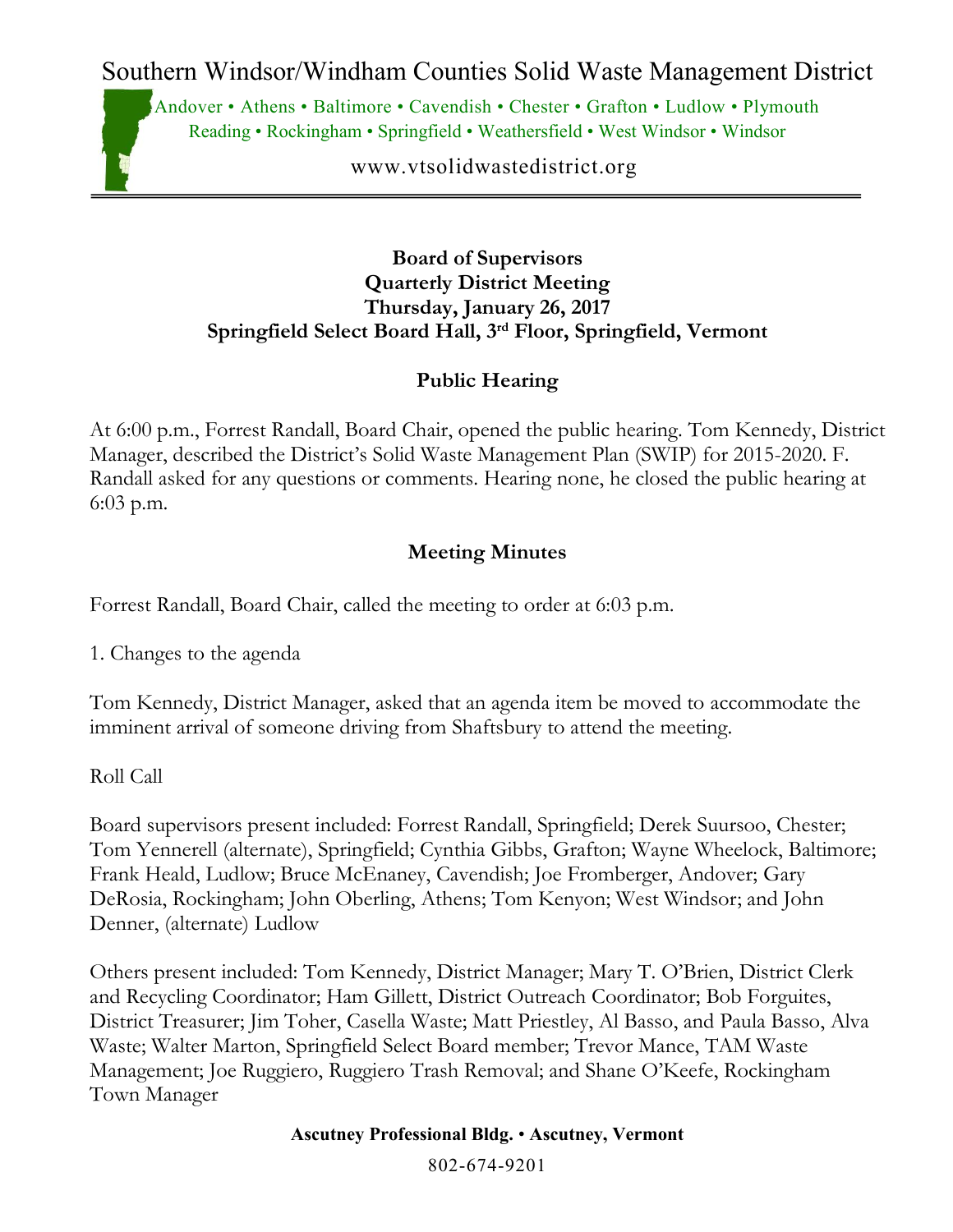SWWCSWMD January 26, 2017 minutes p. 2

A quorum was achieved with ten towns represented.

3. Approve minutes of October 27, 2016 meeting

T. Kenyon made a motion to approve the minutes of the October 27, 2016 meeting as published. D. Suursoo seconded the motion. All voted in favor.

4. Acceptance of Treasurer's Report

B. Forguites noted that at this point we are 50% through the fiscal year. District income is at 47.7% and expenses are at 48.3% of the budget, expenses exceeding income by \$1,100. The District had anticipated using \$21,000 out of the fund balance by the end of the fiscal year. D. Suursoo made a motion to accept the Treasurer's Report as presented. F. Heald seconded the motion. All voted in favor.

(F. Randall skipped to #7 on the agenda.)

7. Update on the USDA Grant

H. Gillett gave the Board an update on the USDA grant. He noted that he, T. Kennedy, and M. O'Brien had just finished the 1<sup>st</sup> quarter progress report for the grant. He summarized some of the report and then stated that the District would be applying for a composting supplies grant from the Agency of Natural Resources.

8. Recycling Coordinator's Report

M. O'Brien further discussed the composting supplies grant and the reason to apply for it; with the additional requirements of Act 148 Universal Recycling, the District would like to encourage residents to divert food scraps from the landfill by backyard composting. The District will heavily discount the cost of SoilSaver composters to purchasers who also attend a composting workshop – a mandate of the grant.

(F. Randall went back to the two skipped agenda items.)

5. Discussion of the Solid Waste RFP and selection of a hauler to provide the service beginning on July 1, 2017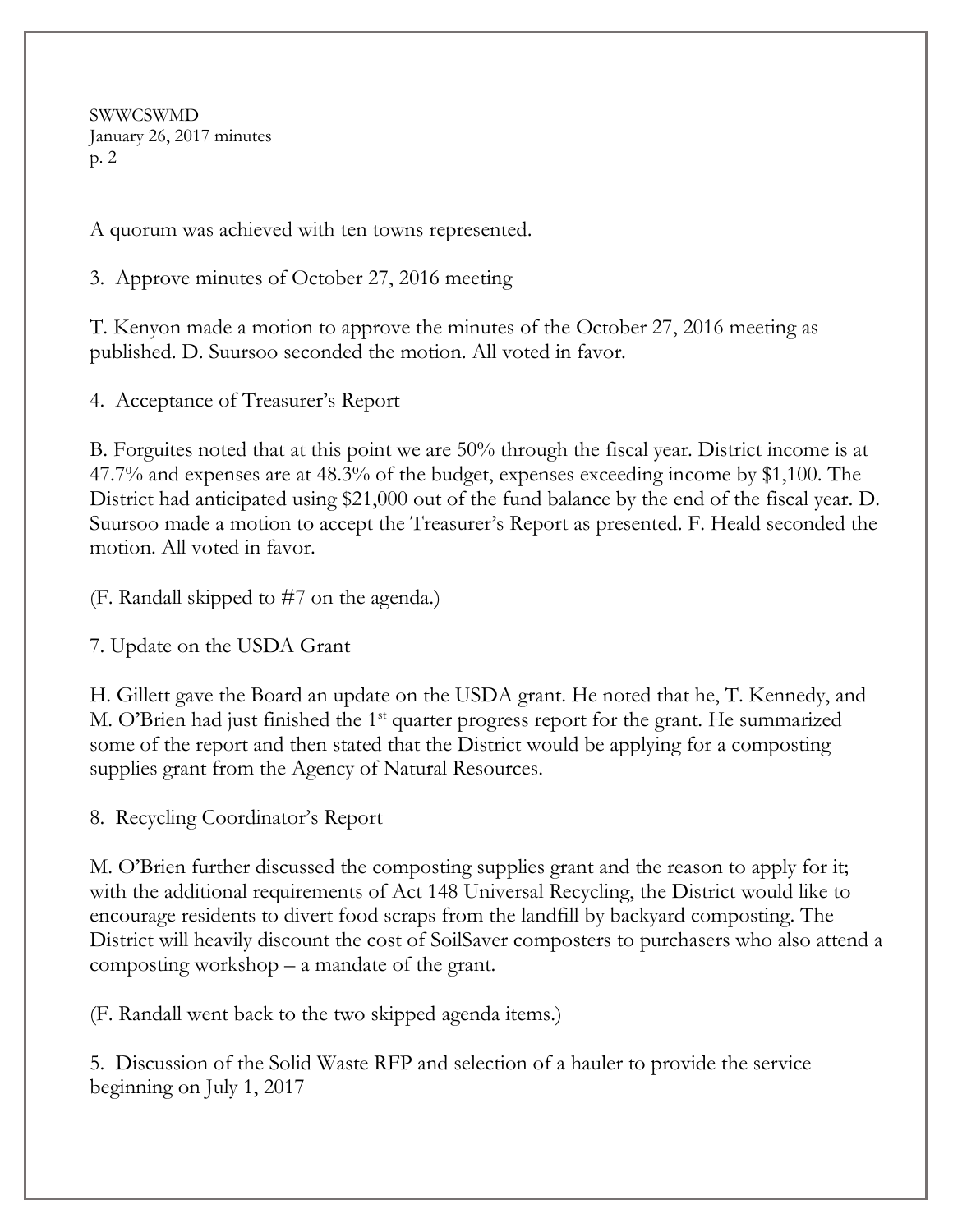# Southern Windsor/Windham Counties Solid Waste Management District

Andover • Athens • Baltimore • Cavendish • Chester • Grafton • Ludlow • Plymouth Reading • Rockingham • Springfield • Weathersfield • West Windsor • Windsor

www.vtsolidwastedistrict.org

SWWCSWMD January 26, 2017 minutes p. 3

The Request for Proposals (RFP) deadline was on Friday, January 20; on Monday, January 23, the Executive Committee reviewed the two proposals that were received and decided not to accept either one because the Committee had questions and decided to open up the process again. The Committee did not ask the Board to take any action but will meet with the two proposers in February and return with a recommendation at the Board's meeting in April. In the current hauler's (Casella) contract, there is an allowance for two one-year extensions on the contract. J. Fromberger asked if the vendor needs to be notified 90 days before the Board decides to extend the current contract.

J. Fromberger said that since he was the one who made the motion to not accept either of the proposals, he is not against the Executive Committee interviewing them and returning with a recommendation in April. T. Kenyon asked if it is limited to the two proposers. T. Kennedy responded in the affirmative.

6. Discussion of the District offering a grant program to member towns for the purchase of capital equipment

F. Randall noted that there had been an on-going discussion in the Executive Committee about the money that the District has been holding. T. Kennedy asked J. Fromberger or B. Forguites to speak about the history of the bi-state district and its dissolution. J. Fromberger volunteered. He stated that in 1977, the State of Vermont was concerned about unlined landfills and passed a law to close them by 1986 and mandating that towns provide for solid waste disposal. It was suggested that a solid waste district could be created that would discharge the solid waste responsibilities of the towns.

Originally, there were twelve towns (two of them in Windham County – Rockingham and Westminster) in the newly-created district. All funding has been on user fees based on tonnage. The District got together with New Hampshire towns to achieve the trash volume needed to build an incinerator. Twenty-five million dollars had to be raised. After twenty years, the bi-state district was dissolved and since 2007, the District has been on its own. The Board at that time, voted to set aside \$404,196 to use if and when the State required that certain projects be done. J. Fromberger said that the money was never raised by the towns – it

#### **Ascutney Professional Bldg.** • **Ascutney, Vermont**

802-674-9201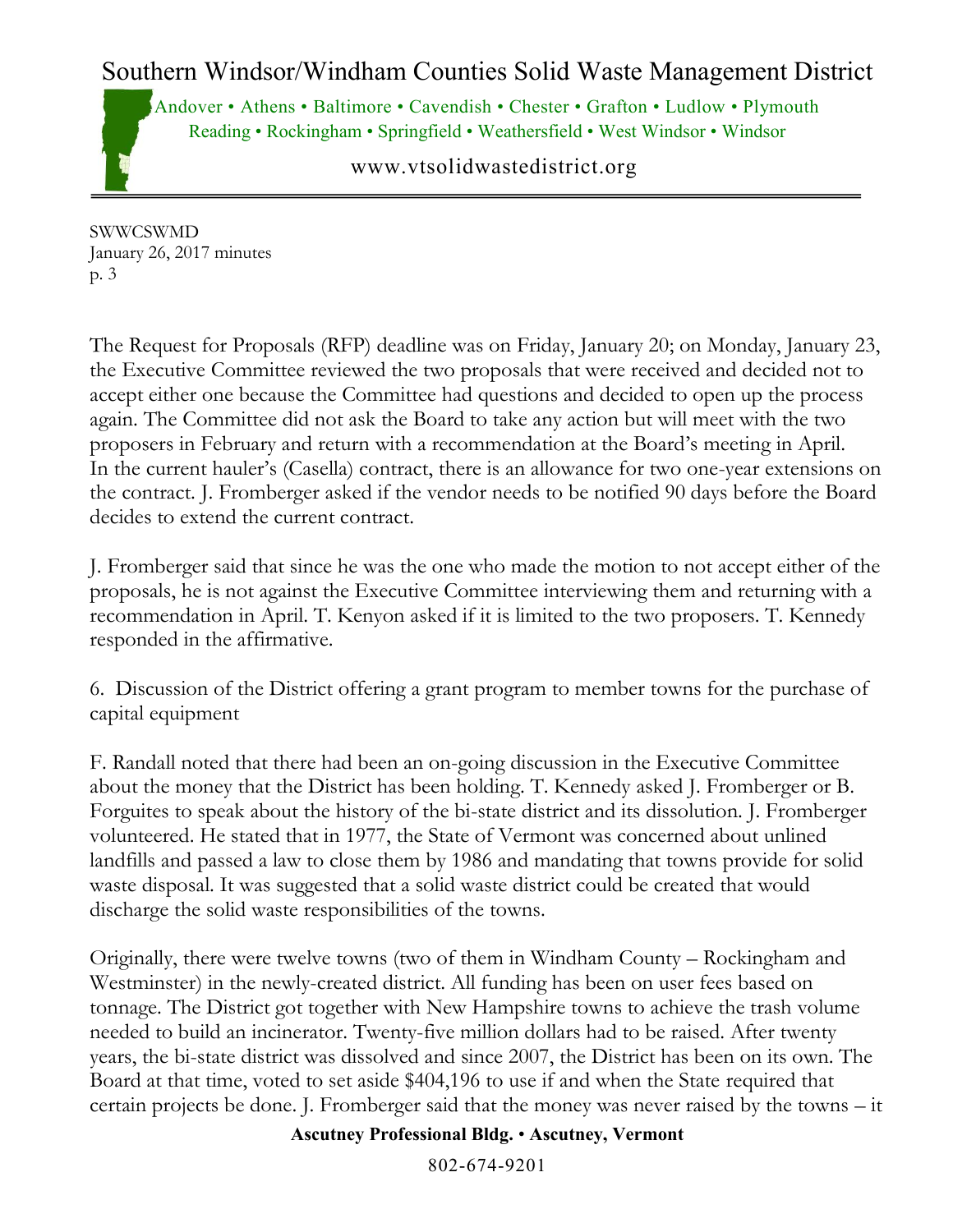SWWCSWMD January 26, 2017 minutes p. 4

was raised by user fees. He stated his opposition to a town grant program (unless the grant money is returned with interest) and his opposition to the proposed disbursement of the funds to towns.

F. Randall noted that there was a requirement that the tonnage from District towns had to go to the incinerator, where the haulers had to state which town(s) they were hauling trash from. J. Fromberger said that was to enable an equitable disbursement of the funds if a dissolution came about. B. Forguites asked to meet with J. Fromberger and T. Kennedy to discuss the options and come up with a recommendation for the Executive Committee and the full Board. B. Forguites described the scenarios that the Executive Committee had discussed and noted that the District had not spent a penny of those monies. J. Fromberger stated that the revenue from the fund does reduce the operating fees and enables the District to have the low fee of \$7/ton. Currently, the District gets a return of 2% with a collateralized bank investment.

F. Heald spoke from the perspective of the town managers about the financial challenges that they have with their transfer stations, particularly capital equipment. Hauling fees are high so compacting recyclables would help with that expense. The genesis of the discussion can be traced to that difficulty. F. Randall explained that the monies could remain as is – the status quo could prevail but if the towns need assistance then perhaps the policy could change. B. Forguites suggested that if the State had a grant program, it might not award a grant to the District because of its reserve fund.

T. Yennerell and G. DeRosia noted that their transfer stations could use some of the fund to invest in capital equipment. T. Yennerell asked the Board members to consider that possibility. M. Priestly stated that at the incinerator, the town tonnage was a guesstimate. J. Fromberger agreed that those numbers were soft but that the last eleven years of the operating budget of the incinerator were remarkable consistent and were used to disburse funds when the incinerator closed and the bi-state solid waste district was dissolved. M. Priestly pointed out that of the 24,000 total tons that are generated in the District annually, 20,000 are handled by haulers and 4,000 tons are brought to the transfer stations.

F. Randall appointed J. Fromberger, B. Forguites, and T. Kennedy to a committee which would create a recommendation to bring to the Executive Committee and then to the full Board at the April meeting. T. Kenyon asked how much a compactor costs. The response was, all-in, \$25,000-\$30,000.

9. Old Business: none

10. New Business